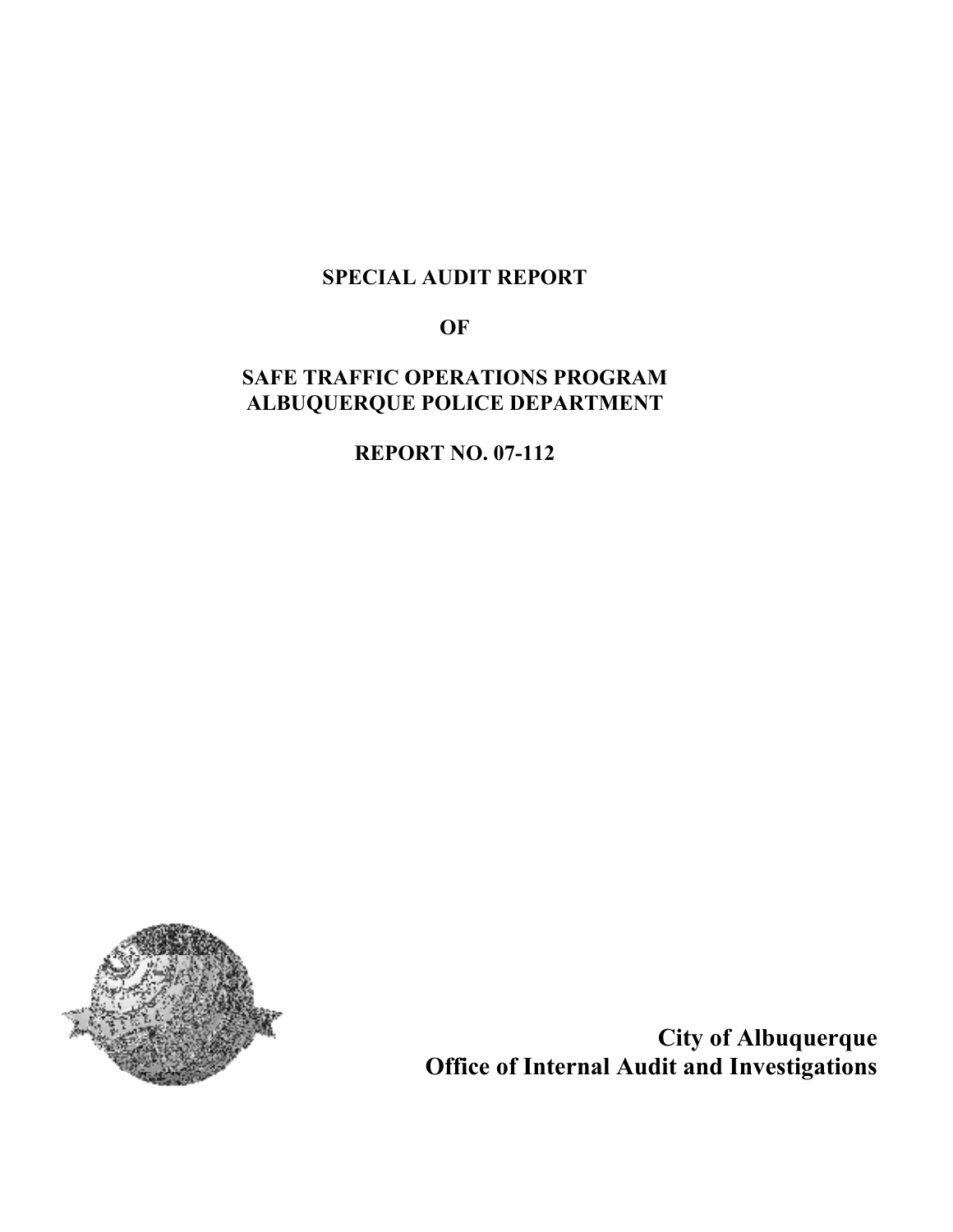Safe Traffic Operations Program – Albuquerque Police Department Report No. 07-112 Executive Summary

Background The Office of Internal Audit and Investigations (OIAI) conducted a special audit of the Safe Traffic Operations Program (STOP) managed by the Albuquerque Police Department (APD). The City has a contract with Redflex Traffic Systems, Inc. (Redflex) to operate STOP. The audit was requested by the City Council.

> In 2004, the City received a grant from the State of New Mexico, Traffic Safety Bureau to evaluate automated traffic enforcement. The program's goal is to use photo enforcement technology to enforce the law fairly and consistently. In September 2004, the City installed cameras at Montgomery and San Mateo and Eubank and Montgomery. When the City initially implemented the program, it issued warnings. The City began issuing citations on May 5, 2005.

**Objective:** How much money has been collected from the program?

We compared the general ledger to the lockbox spreadsheet maintained by APD's Fiscal Manager. During our comparison, we noticed three transactions totaling \$31,922 that posted to the general ledger but were not included on the spreadsheet. These three transactions appear to be posting errors.

#### Recommendation:

APD should regularly compare all transactions posted to the City's general ledger against revenues posted to the lockbox website. APD should promptly investigate and resolve any discrepancies. APD should document these reviews.

In addition to the objective noted above, OIAI answered the following questions during fieldwork and no exceptions were noted:

- What is the focus and what are the goals of STOP?
- How does STOP determine where cameras are placed?
- How many red light/speeding cameras are currently in place?
- How do citizens reach STOP for information?
- How and by whom are violations reviewed to determine if a citation should be issued?
- How effective are appeals and extension processes?
- How many citations have been appealed?
- How many citations have been dismissed?
- How has the program had a direct effect on reducing accidents?
- How many citations have been issued since inception of the program?
- How are collected funds being disbursed?

#### Management responses are included in the audit report.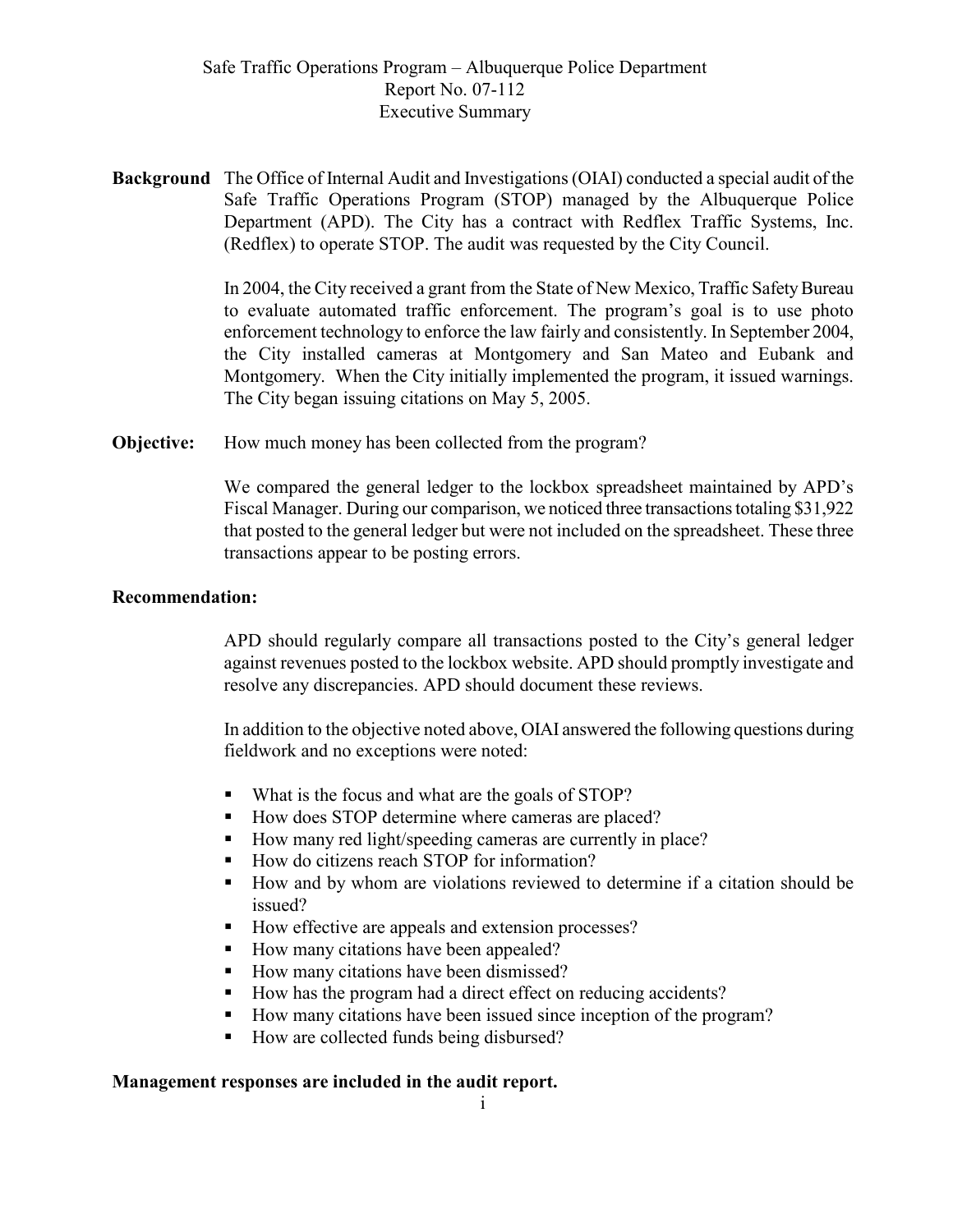



 Office of Internal Audit and Investigations P.O. Box 1293 Albuquerque, New Mexico 87103

September 27, 2007

Accountability in Government Oversight Committee City of Albuquerque Albuquerque, New Mexico

### Audit: Safe Traffic Operations Program Albuquerque Police Department 07-112

### FINAL

### INTRODUCTION

The Office of Internal Audit and Investigations (OIAI) conducted a special audit of the Safe Traffic Operations Program (STOP) managed by the Albuquerque Police Department (APD). The City has a contract with Redflex Traffic Systems, Inc. (Redflex) to operate STOP. The audit was requested by the City Council.

In 2004, the City received a grant from the State of New Mexico, Traffic Safety Bureau to evaluate automated traffic enforcement. The program's goal is to use photo enforcement technology to enforce the law fairly and consistently. In September 2004, the City installed cameras at Montgomery and San Mateo and Eubank and Montgomery. When the City initially implemented the program, it issued warnings. The City began issuing citations on May 5, 2005.

As of April 5, 2007, 19 intersections have automated enforcement cameras. All automated enforcement cameras capture red light and speeding violations. As of April 5, 2007, the City also operates three mobile speed vans. In accordance with the Redflex Agreement, the mobile speed vans are used primarily in school and construction zones; however, they can be used on any City street.

#### AUDIT OBJECTIVES

The objectives of the audit were to determine:

- What is the focus and what are the goals of STOP?
- How does STOP determine where cameras are placed?
- How many red light/speeding cameras are currently in place?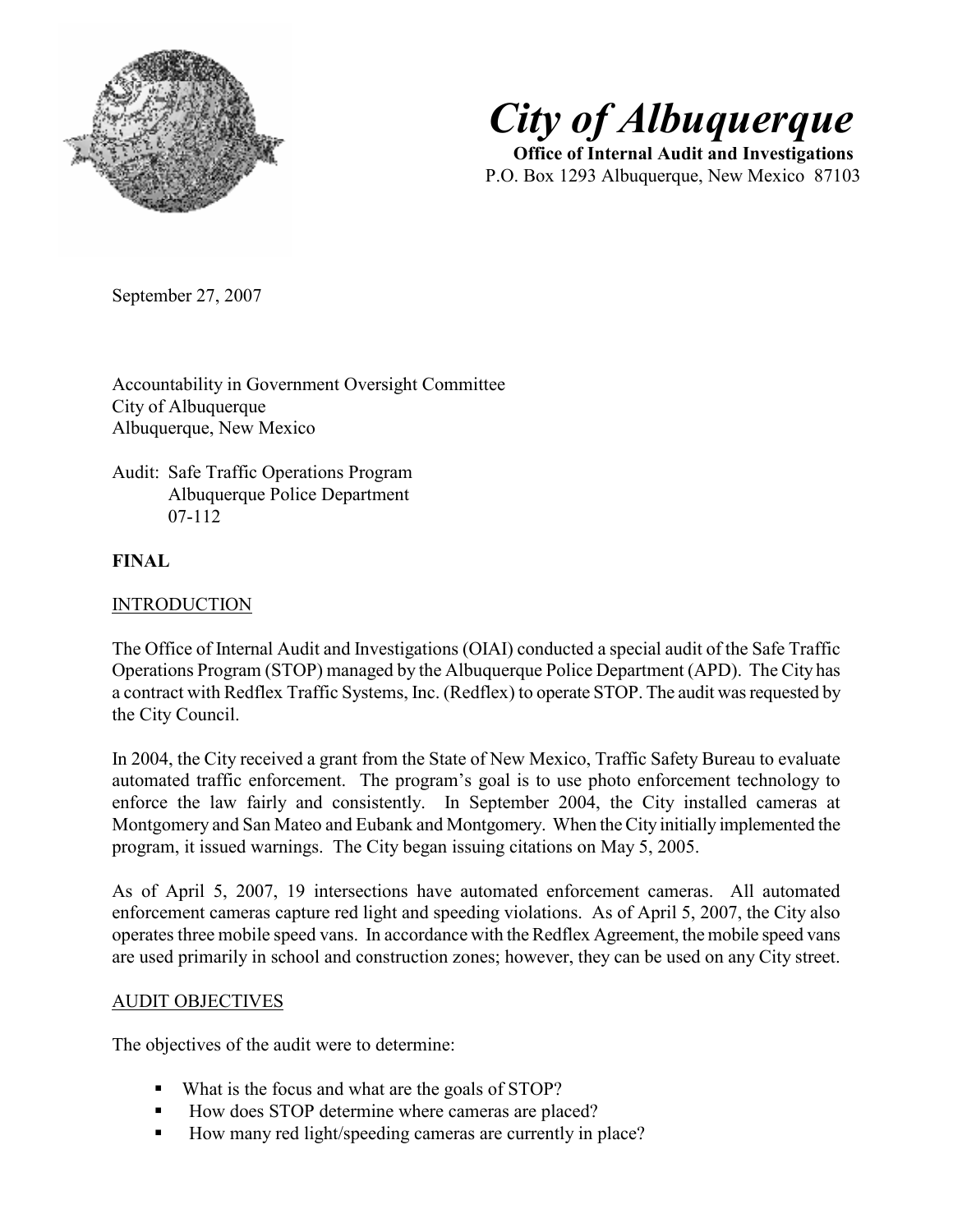- How do citizens reach STOP for information?
- How and by whom are violations reviewed to determine if a citation should be issued?
- How effective are appeals and extension processes?
- How many citations have been appealed?
- How many citations have been dismissed?
- How has the program had a direct effect on reducing accidents?
- How many citations have been issued since inception of the program?
- How much money has been collected from the program?
- How are collected funds being disbursed?

### SCOPE

Our audit did not include an examination of all functions and activities related to STOP. Our scope included operational and financial aspects of STOP from Fiscal Year (FY) 05 to FY07.

This report and its conclusions are based on information taken from a sample of transactions and do not intend to represent an examination of all related transactions and activities. The audit report is based on our examination of activities through the completion of fieldwork, August 10, 2007, and does not reflect events or accounting entries after that date.

The audit was conducted in accordance with Government Auditing Standards.

### METHODOLOGY

During the audit, OIAI interviewed personnel in APD, the Legal Department (Legal), the Department of Municipal Development (DMD), and the Office of Management and Budget (OMB).

OIAI reviewed supporting documentation, including:

- The agreement between the City and Redflex;
- The STOP Ordinance:
- **STOP** information available on the City's website;
- **STOP** reports to the Mayor and City Council;
- **FY07 Approved Budget and Performance Plan for APD, Legal, and DMD;**
- Automated Enforcement Program Policies and Procedures; and
- STOP revenues/expenditures reported in the general ledger using ReportNet.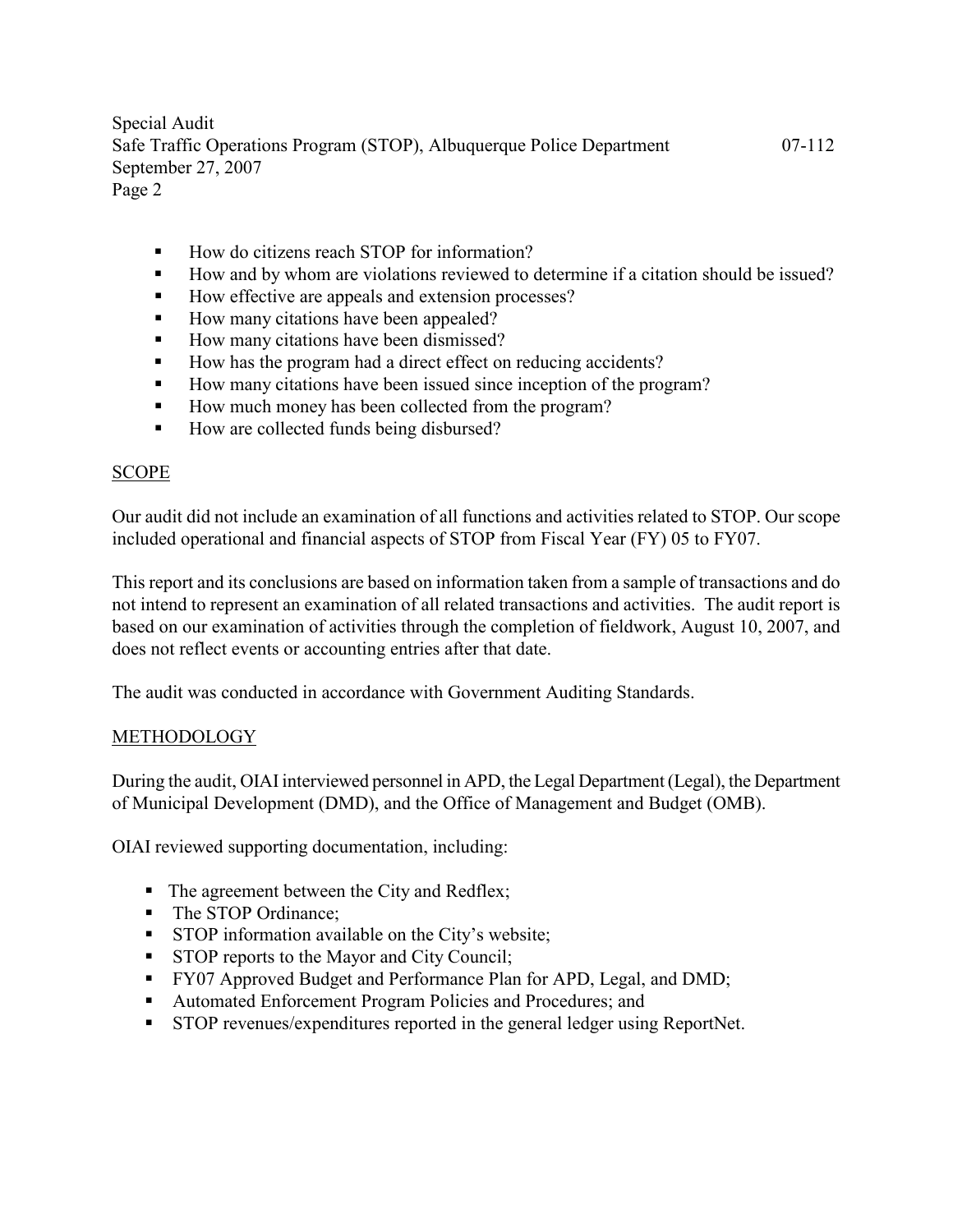#### INFORMATION PROVIDED ON AUDIT OBJECTIVES:

#### What is the focus and what are the goals of STOP?

OIAI reviewed the STOP Ordinance, the City's website, and the agreement with Redflex. The focus of STOP can be summarized in the following quote from the STOP Ordinance:

City Council finds that there is a significant risk to the health and safety of the community from drivers who run red lights and exceed posted speed limits. City Council finds that the City of Albuquerque has one of the highest fatality and serious injury rates in the nation resulting from red light violations and blatant disregard by drivers for existing state red light laws. Drivers in the city must progress away from the attitude that a red light is merely a suggestion to stop.

OIAI identified the following goals of STOP:

- Decrease red light and speed violations;
- **Prevent crashes:**
- Avoid injuries;
- Save lives; and
- **Improve traffic safety.**

#### How does STOP determine where cameras are placed?

Per the City of Albuquerque Automated Enforcement Program Policies and Procedures, the following criteria shall be considered when evaluating and selecting an intersection for STOP:

- Citizen complaints of red light running.
- Proximity to school zones.
- Proximity to senior housing.
- **Traffic collision statistics.**
- Pedestrian and traffic flow.
- City Council recommendations.

OIAI reviewed additional documentation, including the City's website and a FY07 second quarter report provided to the Mayor and City Council. OIAI also interviewed the APD Lieutenant in charge of STOP. Traffic collision statistics are the primary criteria used to determine where cameras are placed.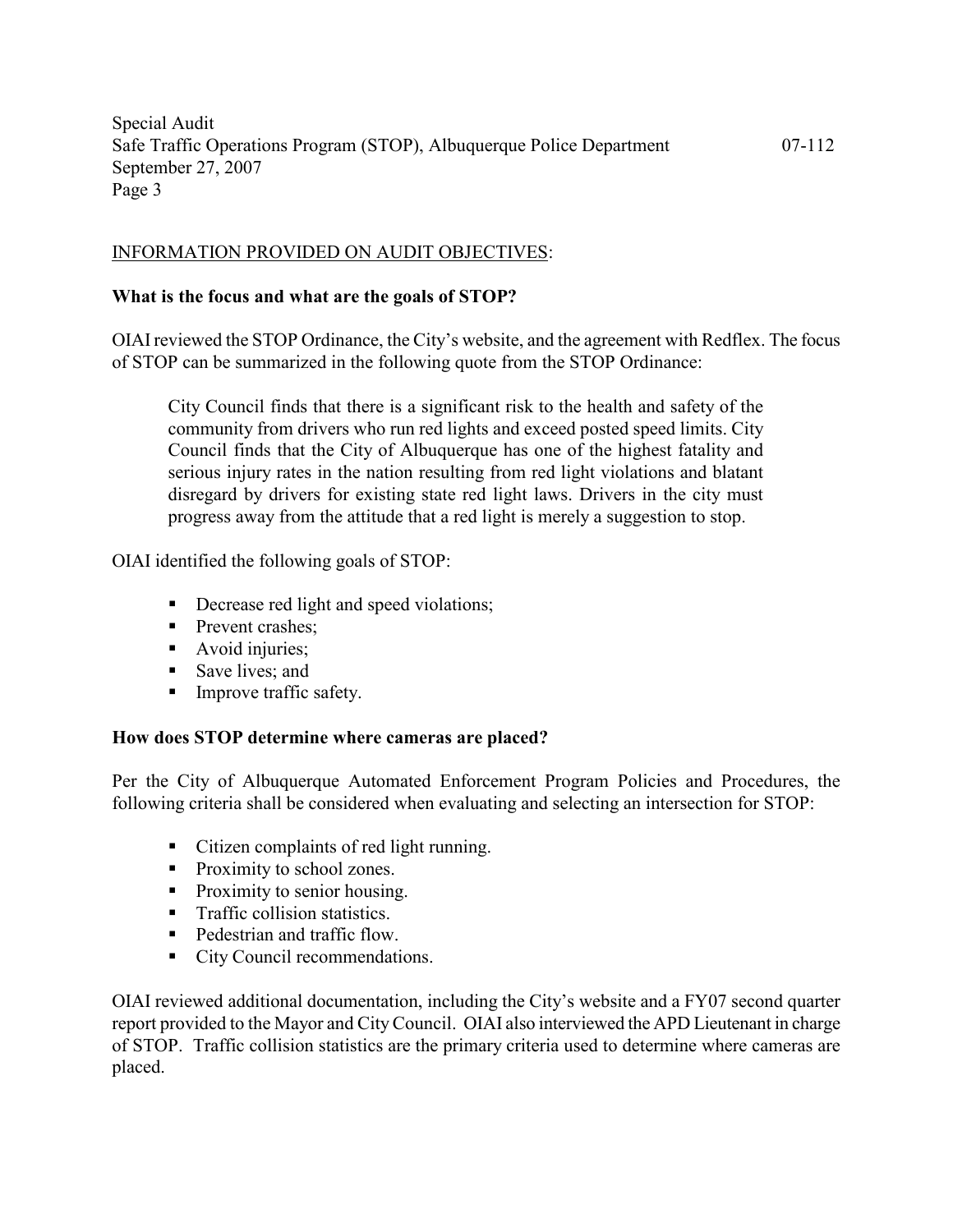APD provided two reports prepared by the Division of Government Research at the University of New Mexico:

- The Fifty Worst Intersections in New Mexico for Crashes in January 2002 through December 2004.
- Intersections in Albuquerque with Thirty or More Crashes in January 2001 through December 2003.

OIAI's review of the first report revealed that:

- 17 of 42 (40%) of the top 42 worst intersections in Albuquerque are monitored by automated enforcement cameras.
- 8 of 10 (80%) of the top 10 worst intersections in Albuquerque are monitored by automated enforcement cameras.

OIAI's review of the second report revealed that:

- $\blacksquare$  14 of 19 (74%) of the top 19 worst intersections in Albuquerque are monitored by automated enforcement cameras.
- $\bullet$  8 of 10 (80%) of the top 10 worst intersections in Albuquerque are monitored by automated enforcement cameras.

### How many red light/speeding cameras are currently in place?

OIAI reviewed the City's website and a report provided by Redflex to APD. As of April 5, 2007, 19 intersections have automated enforcement cameras, including 38 operational approaches. For example, San Mateo and Montgomery has two approaches that are operational – one Northbound and one Eastbound. All automated enforcement cameras capture red light and speeding violations (also see Map of Camera Locations at Appendix A).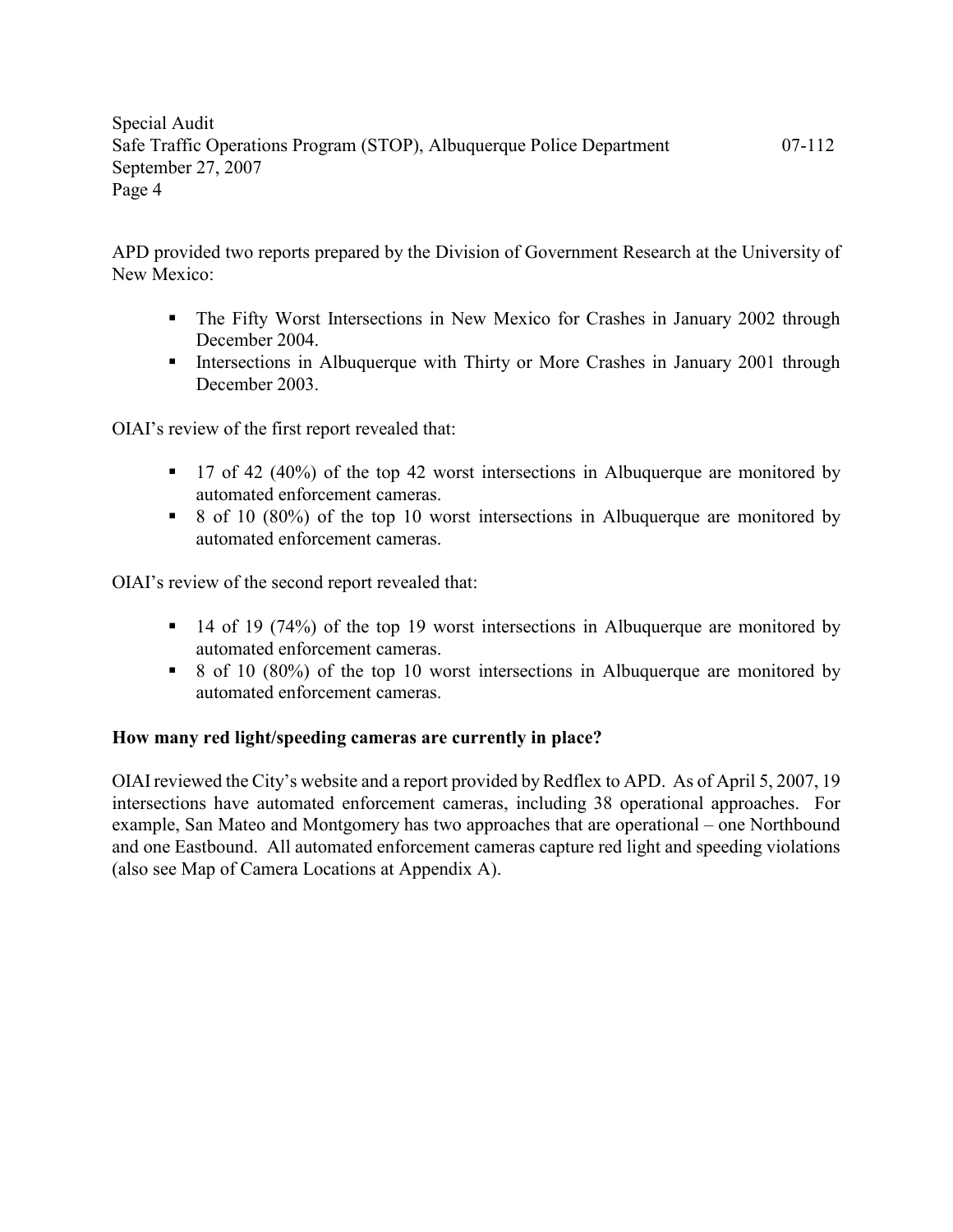| <b>Intersection</b>             | <b>Number of Approaches</b> |
|---------------------------------|-----------------------------|
| Montgomery & Eubank             |                             |
| San Mateo & Montgomery          |                             |
| Lomas Blvd and Juan Tabo Blvd   |                             |
| Coors Blvd & Paseo Del Norte    | $\overline{2}$              |
| Wyoming Blvd & Montgomery Blvd  | $\overline{2}$              |
| Wyoming Blvd & Menaul Blvd      | $\overline{2}$              |
| San Mateo Blyd & Menaul Blyd    | $\overline{2}$              |
| Coors Blyd & Montano Rd         | 3                           |
| Montgomery Blvd & Carlisle Blvd | $\overline{2}$              |
| Paseo Del Norte & Jefferson St  | $\overline{2}$              |
| Coors Blvd & Quail Rd           | $\overline{2}$              |
| Coors Blyd & Central Ave        | $\overline{2}$              |
| Carlisle Blvd & Menaul Blvd     | $\overline{2}$              |
| Wyoming Blvd & Academy Rd       | 2                           |
| Coors Blvd Bypass & Ellison Dr  | 2                           |
| Eubank Blvd & Lomas Blvd        | $\overline{2}$              |
| Central Ave & Louisiana Blvd    | 2                           |
| Eubank Blyd & Central Ave       | $\overline{2}$              |
| Louisiana Blvd & Menaul Blvd    | $\overline{2}$              |
| <b>Total:</b>                   | 38                          |

#### How do citizens reach STOP for information?

Information about STOP is available on the City's website, including a feedback and contact page. Through this page, citizens can provide feedback about STOP via email.

Citizens can also link to Redflex and the online payment option through the City's website. Each of these websites includes contact information.

OIAI reviewed a sample Notice of STOP Violation (see Appendix B). Contact phone numbers, including a toll-free phone number, are included on the instructions page of the Notice.

### How and by whom are violations reviewed to determine if a citation should be issued?

OIAI reviewed the STOP Ordinance, the City of Albuquerque Automated Enforcement Program Policies and Procedures, and the agreement with Redflex. These documents, as well as training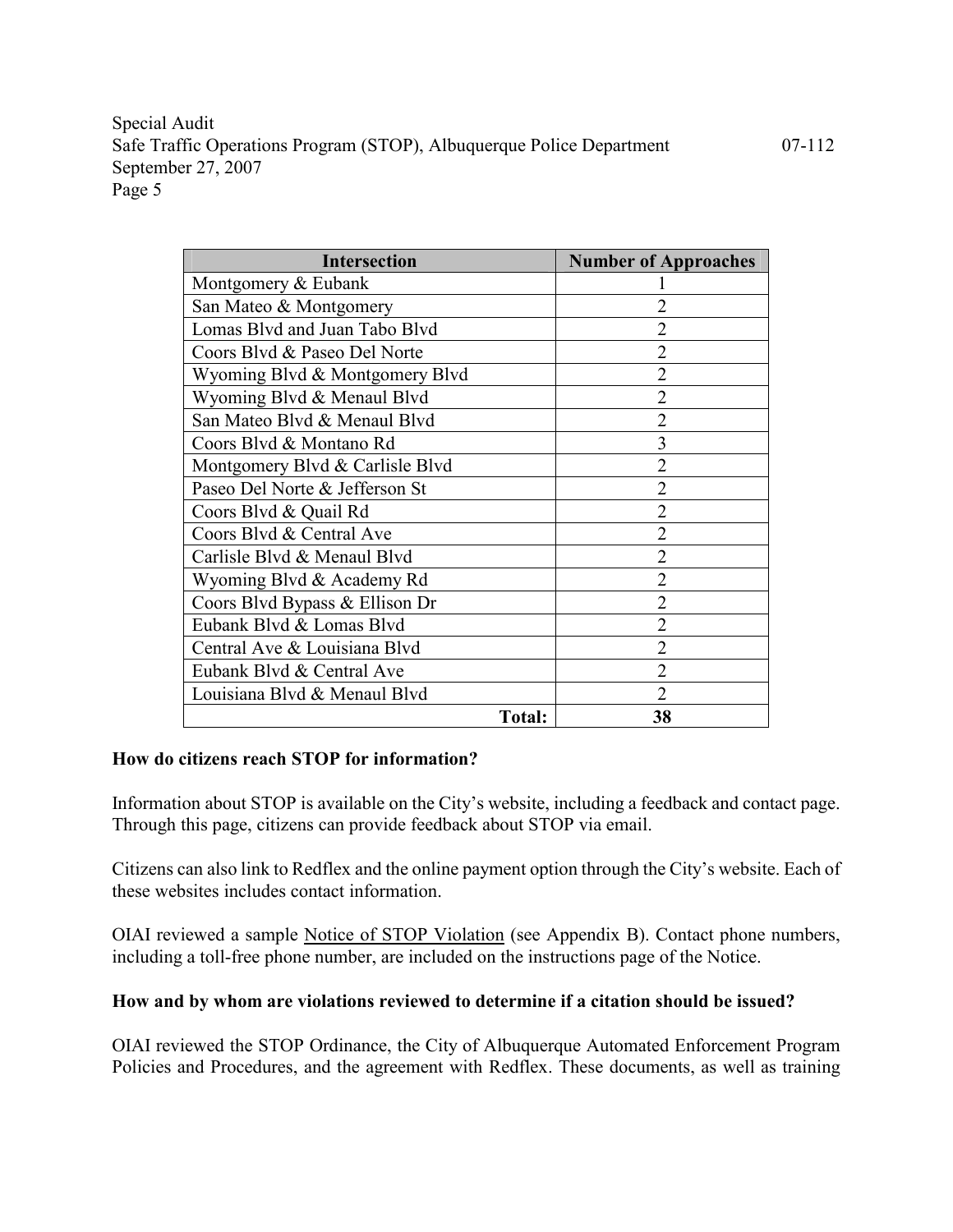provided by Redflex, guide STOP activities, including Automated Enforcement Officers' review of violations data. OIAI also interviewed the APD Lieutenant in charge of STOP and one of the sworn officers who reviews STOP violations.

Officers assigned as Automated Enforcement Officers are responsible for reviewing violations data, which includes video and still images. As of July 16, 2007, the City has nine sworn officers who review violations data, including:

- one full-time sworn officer;
- six part-time sworn officers assigned to photo enforcement;
- two full-time sworn officers assigned to APD who assist with photo enforcement.

All violations data is stored and processed by the Redflex System. Automated Enforcement Officers can access the Redflex System through a virtual private network (VPN) using any computer equipped with a high-speed internet connection and a web browser. A VPN is a private network that is configured within a public network such as the Internet.

The Automated Enforcement Officers review the violations data to determine whether a Citation Notice should be issued, and transmit such determination to Redflex in the form of an electronic signature. Redflex does not have the ability or authorization to make Citation Notice decisions.

### How effective are appeals and extension processes? How many citations have been appealed? How many citations have been dismissed?

Legal's Office of Administrative Hearings (OAH) handles administrative hearings for the City, including STOP hearings. OIAI judgmentally selected July 16, 2007 and observed five successive STOP hearings which included three right turn on red violations and two speeding violations. During our observations, OIAI noted the following:

- Four City employees were present, including an Administrative Hearing Officer (AHO), the Automated Enforcement Officer who authorized the citation, and two additional Legal employees.
- The recipient of the citation was present.
- The AHO began each of the hearings, stating the date, time and citation number.
- The recipient of the citation was sworn-in by the OAH.
- The Automated Enforcement Officer presented the City's evidence, including video and still images of the violation.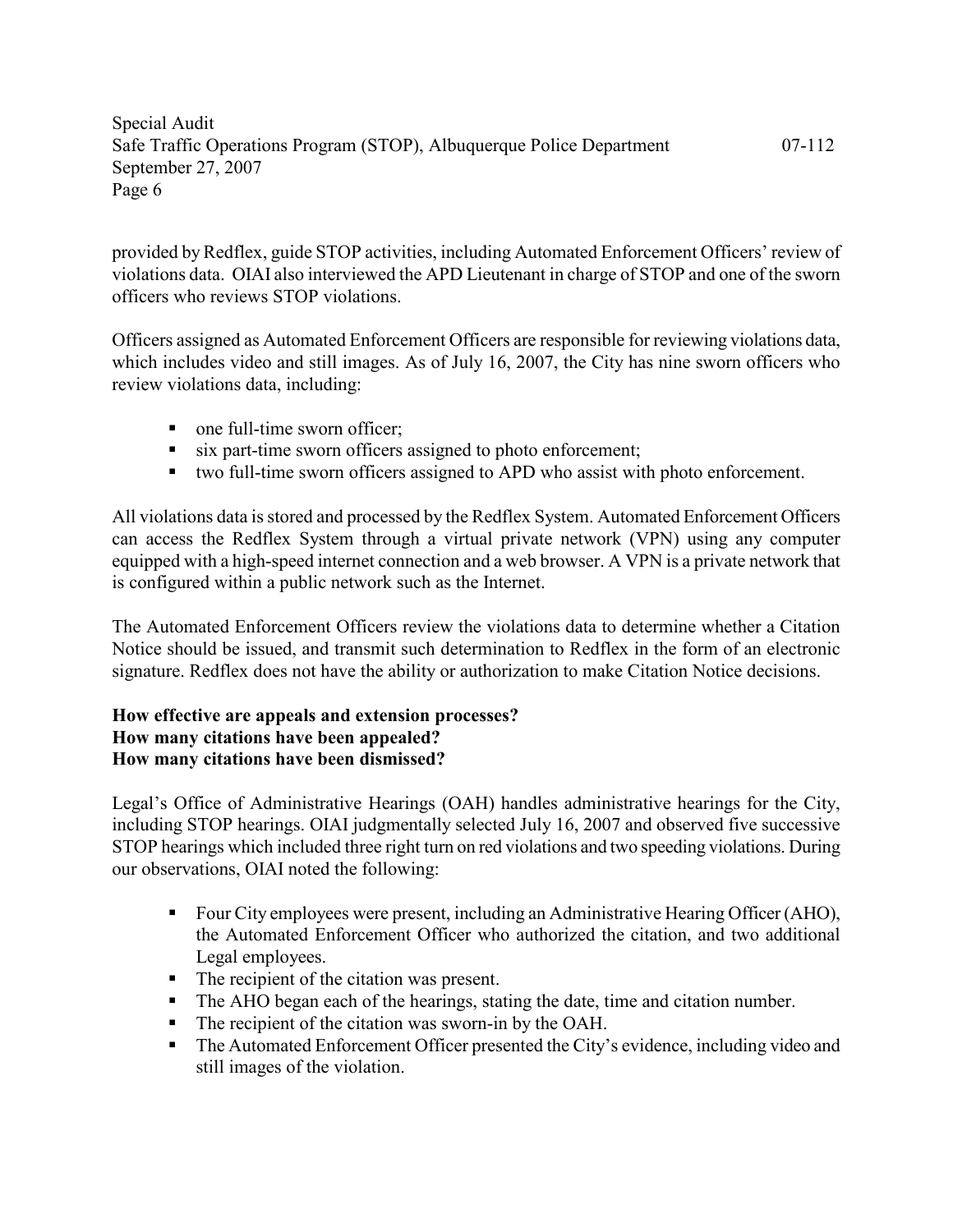- The recipient of the citation presented his/her defense.
- The AHO made his decision.
- In all five STOP hearings, the citation was upheld.

The OAH has been tracking STOP hearings data since its formation in January 2007. OIAI reviewed these tracking reports and noted that from January 2007 through June 2007:

- 8,548 STOP hearings (appeals) have been scheduled. However, for various reasons, the hearing may not take place. For example, the recipient of the citation may not show up for the hearing. Also, after taking a second look at the violation online, the recipient may decide that he/she committed the violation and go ahead and pay the citation.
- 581 continuances were granted. Continuances are granted when a hearing cannot be held within 90 days from the date the citation was mailed to the recipient. Both parties – the City and the recipient of the citation must agree to the continuance.
- <sup>2</sup> 2,405 citations were dismissed, including 881 that were dismissed because a hearing was not held within 90 days from the date the citation was mailed to the recipient.

In January, February, and March 2007, the OAH was building its staff. As a result, more citations were dismissed due to the 90 day rule during this time frame – 659 of 881 (75%).

The STOP Ordinance was amended in June 2007. Now, hearings must be held within 90 days from the date of the request for hearing unless a continuance is granted pursuant to the consent of both parties – the City and the recipient of the citation.

### How has the program had a direct effect on reducing accidents?

OIAI interviewed APD and OMB staff and determined that it might prove difficult to quantify the direct effect of STOP on reducing accidents. For example, the term intersection is open for interpretation. Does the term include the intersection and anything within one hundred yards, 200 yards, etc? Does the term include businesses adjacent to the intersection? Also, the level of information included within the accident reports varies from officer to officer.

Acknowledging that STOP is relatively new and the limitations of the accident data noted above, OIAI reviewed a report provided by APD – Red Light Camera Intersection Crash Count. At the two intersections where cameras have been in place the longest, the average number of crashes has decreased by 2.1 crashes per month at San Mateo and Montgomery and by .88 crashes per month at Eubank and Montgomery.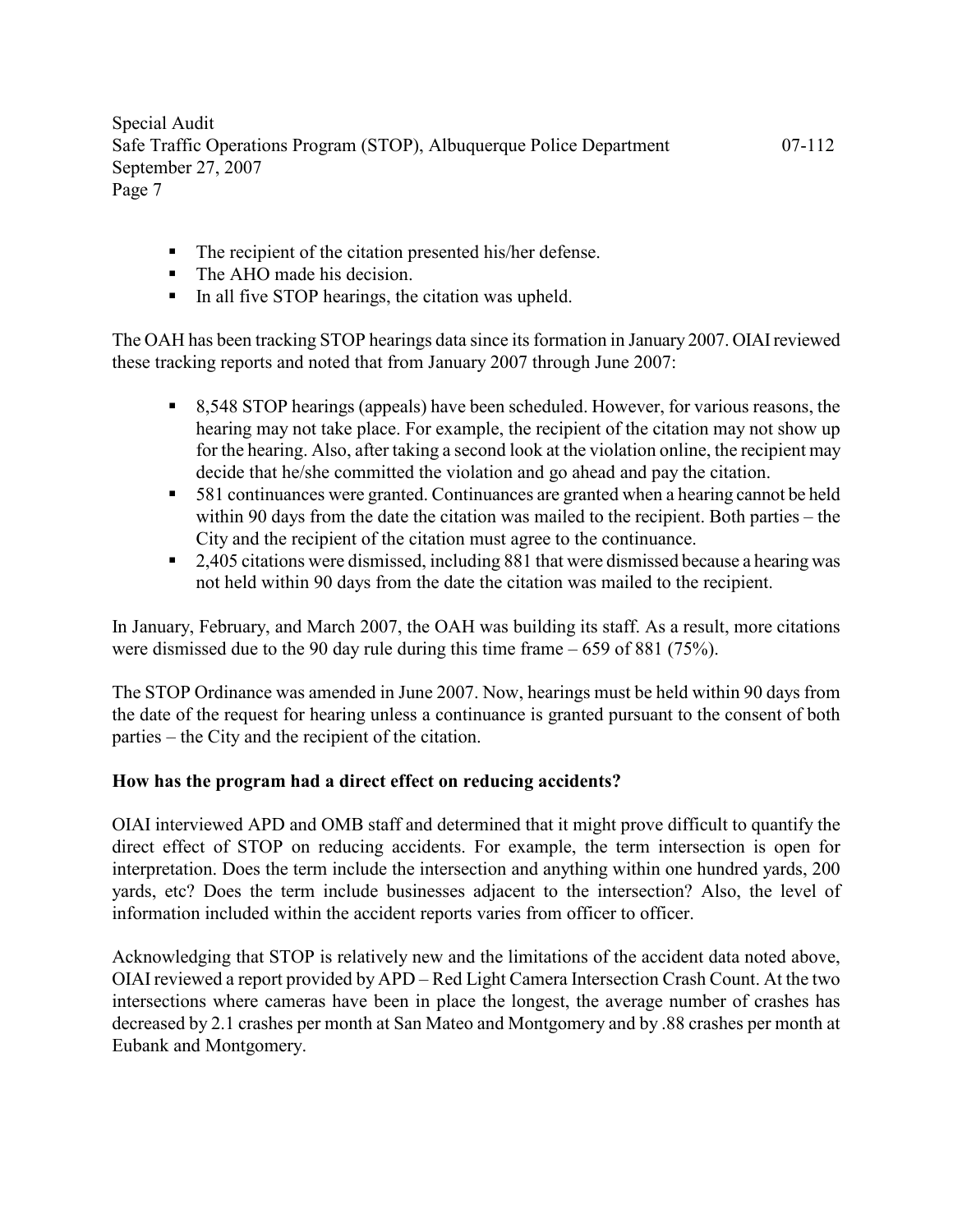OIAI analyzed a report provided by Redflex that summarizes red light/speeding citations issued at those intersections where cameras have been in place at least one year and prepared the following charts:

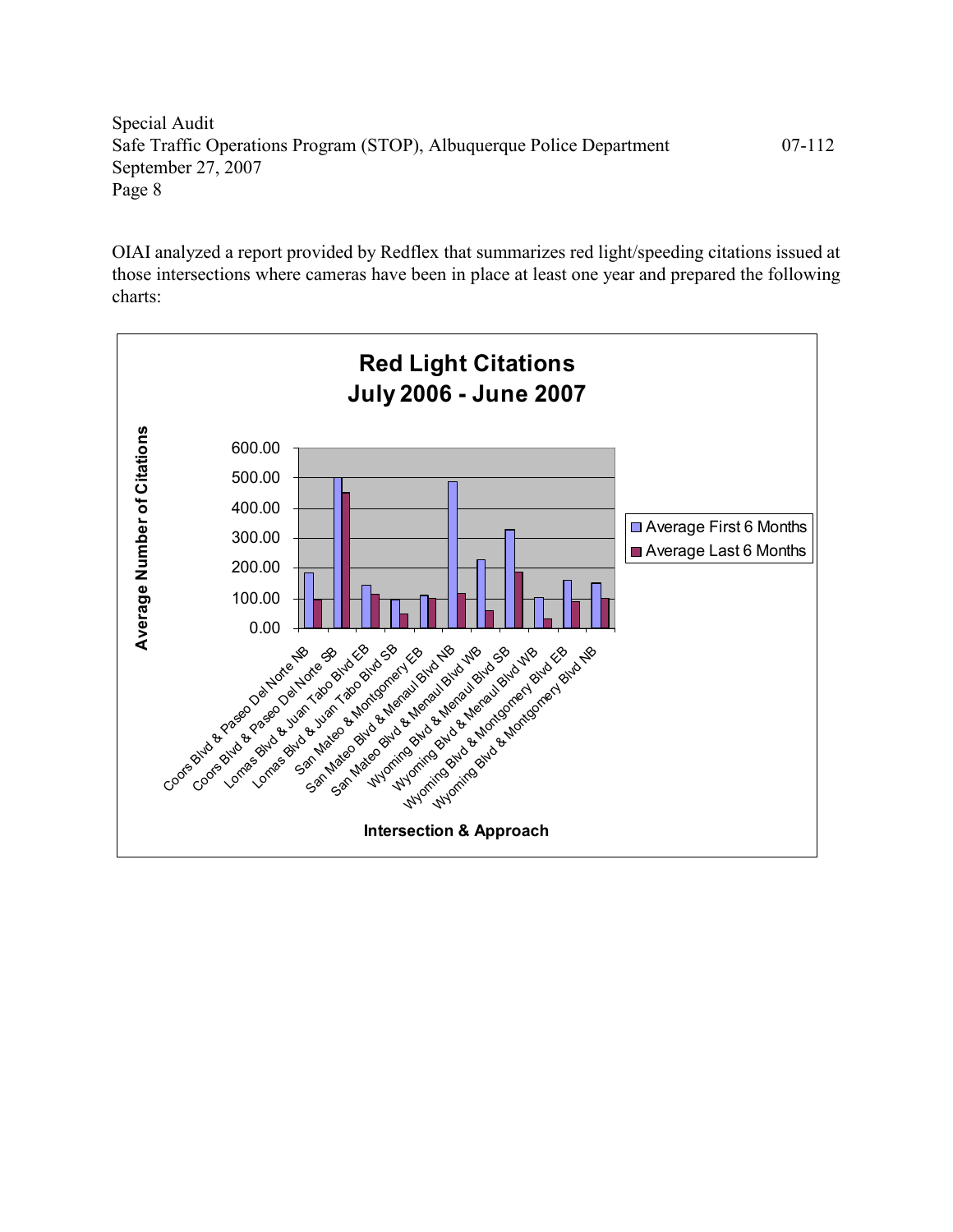

The two charts presented above indicate that the number of red light/speeding citations issued has declined over time.

### How many citations have been issued since inception of the program? How much money has been collected from the program? How are collected funds being disbursed?

OIAI interviewed Redflex personnel and between October 1, 2004 and August 10, 2007, Redflex issued:

- 62,476 fixed speed citations;
- 62,049 red light citations;
- 18,120 speed van citations; and
- 7,637 red light warning citations.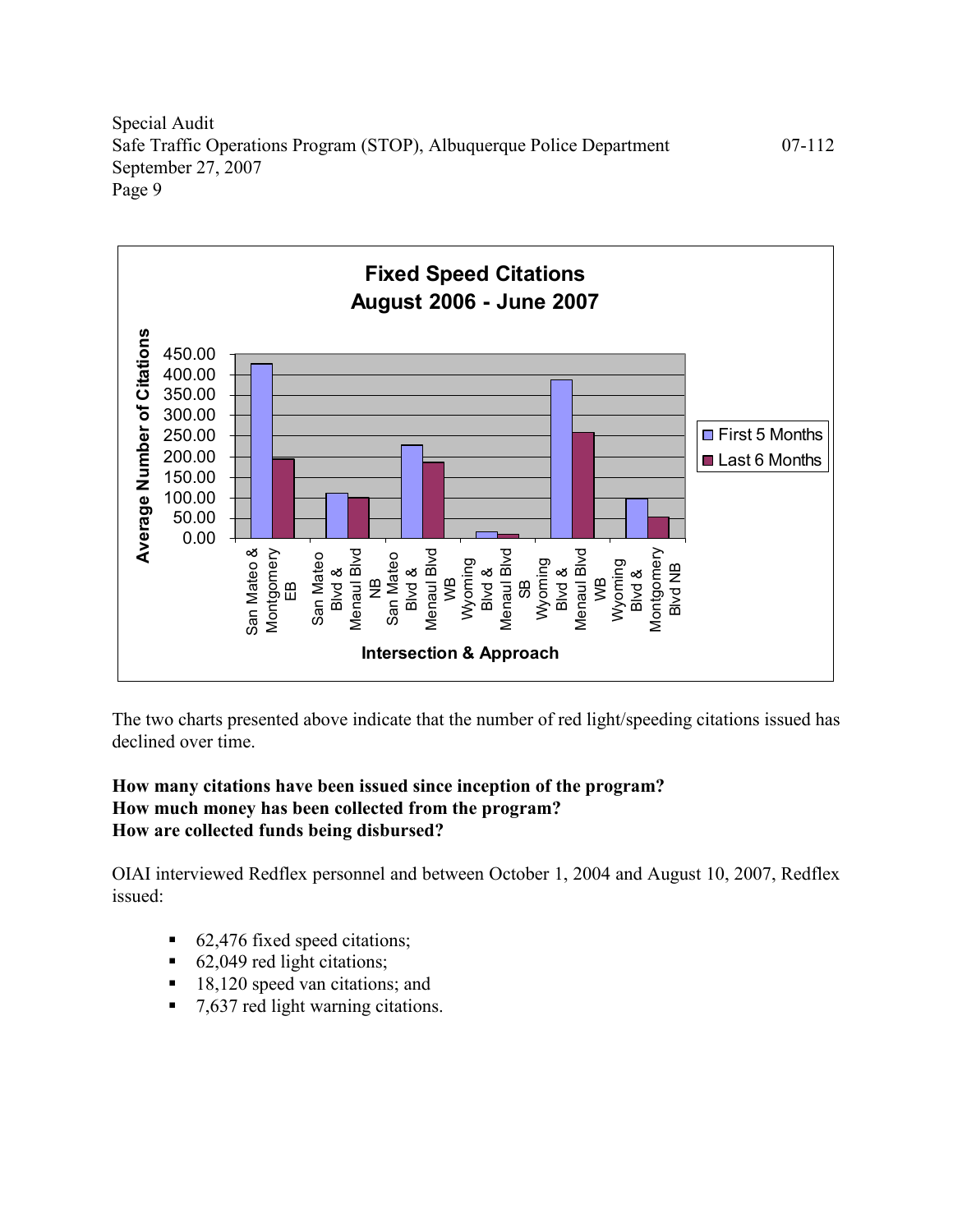The red light numbers above include warning citations issued from October 2004 through April 2005, the pilot phase of the program. In May 2005, Redflex stopped issuing warning citations and began issuing Notices of Violation.

OIAI also reviewed a report provided by Redflex and noted that between June 2005 and June 2007 there were:

- 42,933 fully or partially-paid red light citations;
- 32,747 fully or partially-paid fixed speed citations;
- 10,544 fully or partially-paid speed van citations.

Redflex does not have a payment plan, but some citizens do make partial payments. In these cases, Redflex sends a letter to the citizen acknowledging the partial payment and requesting payment of the outstanding balance.

To determine how much money has been collected and how it is being spent, OIAI reviewed the City's general ledger and interviewed the following:

- APD, who reviews the violations data;
- Legal, who conducts STOP administrative hearings;
- DMD, who installed certain cameras; and
- OMB, who conducted a prior analysis of STOP revenues/expenditures.

OIAI identified the following Net Revenues from FY05 through FY07, the majority of which is general fund activity:

| <b>Citation Revenue</b>           | \$10,611,397  |   |
|-----------------------------------|---------------|---|
| Expenditures paid to Redflex      | (\$2,844,920) |   |
| <b>APD Personnel Expenditures</b> | (\$465,888)   |   |
| APD Direct Expenditures,          |               |   |
| excluding Personnel & Redflex     | (\$761,350)   | Φ |
| <b>Subtotal APD:</b>              | \$6,539,239   |   |
| <b>OAH Expenditures</b>           | (\$731,958)   | ⊘ |
| Net (Revenues - Expenditures):    | \$5,807,281   |   |

- - Includes Payment in Process of \$307,963.

 - OAH conducts various administrative hearings, including red light/speeding citation appeals, wastewater appeals, and animal control appeals. The operating expenditures reported here include all of OAH, not just expenditures for red light/speeding citation appeals.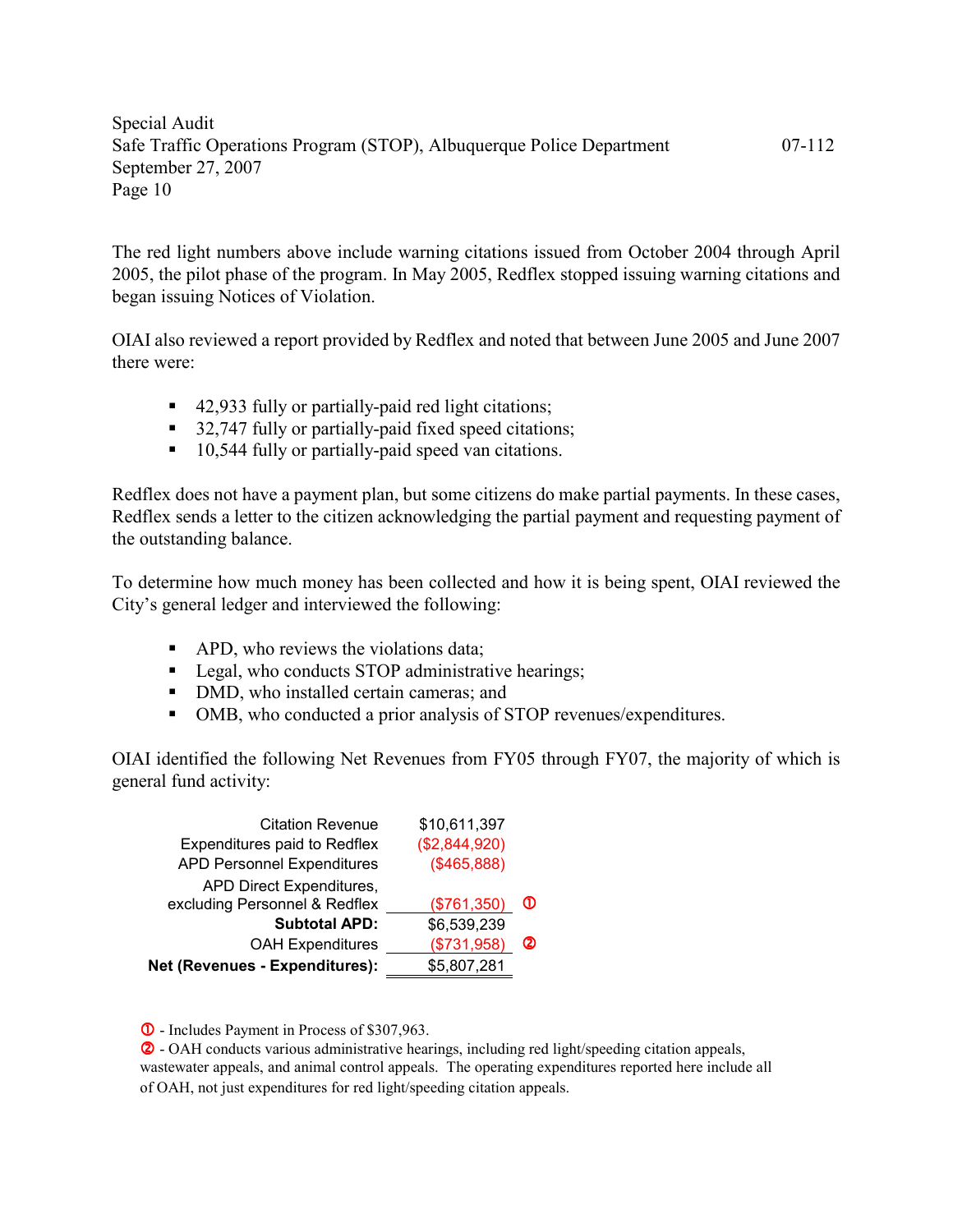DMD's STOP expenditures are not listed separately in the table above because they charged their STOP expenditures, excluding personnel costs, to an activity number provided by APD.

Both APD and Legal have established separate activity numbers for FY08 to track revenues and expenditures.

#### FINDINGS

The following findings concern areas that we believe could be improved by the implementation of the related recommendations.

### 1. APD SHOULD REGULARLY COMPARE ALL TRANSACTIONS POSTED TO THE GENERAL LEDGER AGAINST THE LOCKBOX WEBSITE.

STOP payments can be made online or mailed to a lockbox. APD's Fiscal Manager has readonly access to the lockbox website and can view account activity, including STOP receipts and transfers to the City. Since this information is only available online for approximately 30 days, APD's Fiscal Manager also maintains a spreadsheet that mirrors the lockbox website. During our comparison, we noticed three transactions that posted to the general ledger but were not included on the spreadsheet.

APD's Fiscal Manager stated that these transactions (all debit entries), totaling \$31,922, are posting errors. APD's Fiscal Manger periodically reconciles the credit entries (STOP revenues) in the general ledger to the lockbox spreadsheet, but does not reconcile the debit entries. As a result, total revenues generated by STOP are incorrectly reported in the general ledger.

The Government Finance Officers Association (GFOA) recommends that organizations implement adequate internal control procedures to protect public funds and perform reconciliations to the general ledger and other supporting accounting ledgers in a timely manner.

#### RECOMMENDATION

APD should regularly compare all transactions posted to the City's general ledger against revenues posted to the lockbox website. APD should promptly investigate and resolve any discrepancies. APD should document these reviews.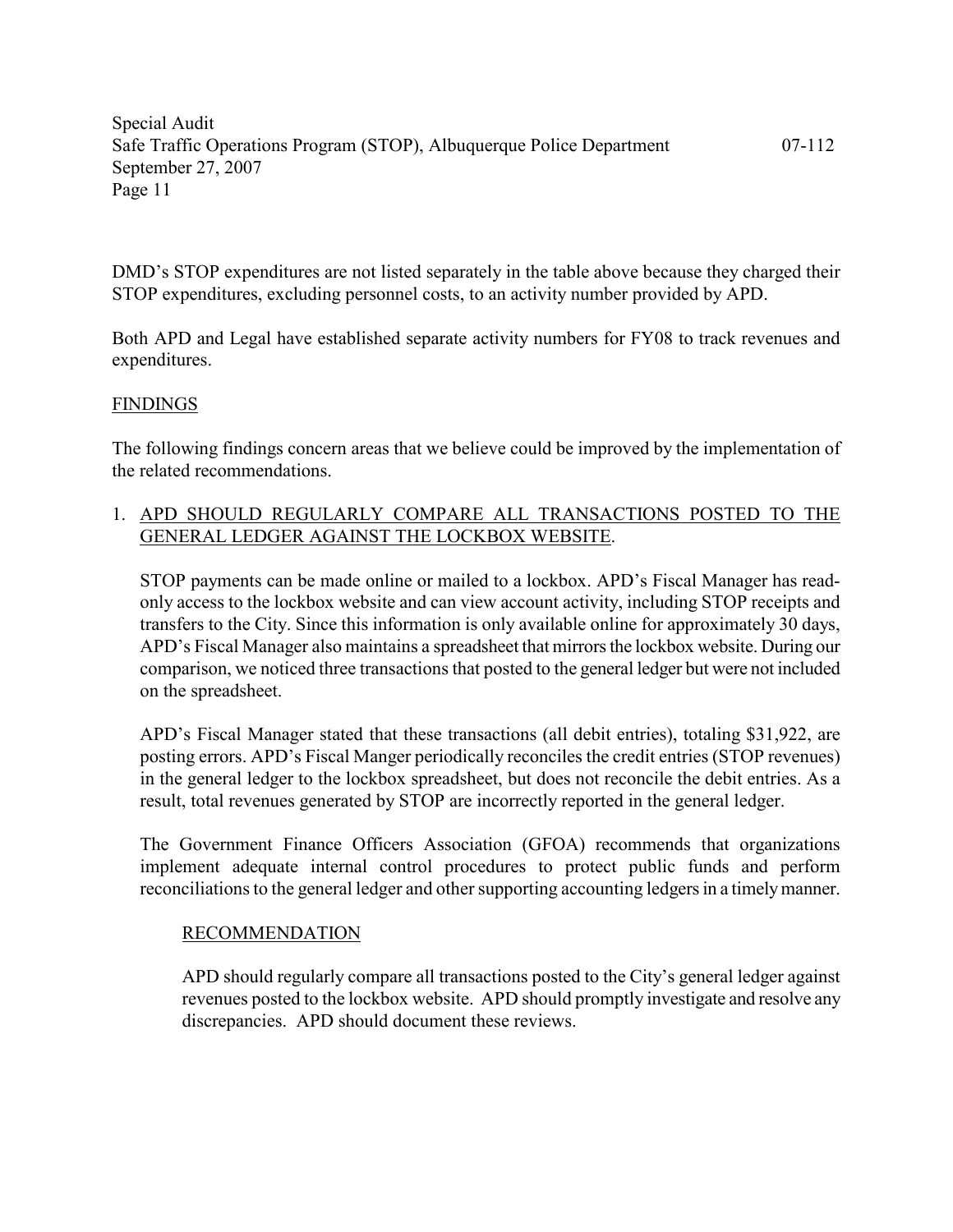#### RESPONSE FROM APD

"APD agrees with this recommendation and will implement the necessary procedures to ensure that all transactions posted to the City's general ledger are compared to the STOP revenues posted to the lockbox website, and that discrepancies are promptly investigated and resolved."

#### **CONCLUSION**

As most of the objectives were informational in nature, many of these questions were addressed in the introduction section of the report. However, during our review of Redflex revenues, we noted three transactions that posted to the general ledger, but were not included on the lockbox spreadsheet prepared by APD.

We appreciate the assistance and cooperation of APD, Legal, and DMD personnel during the audit.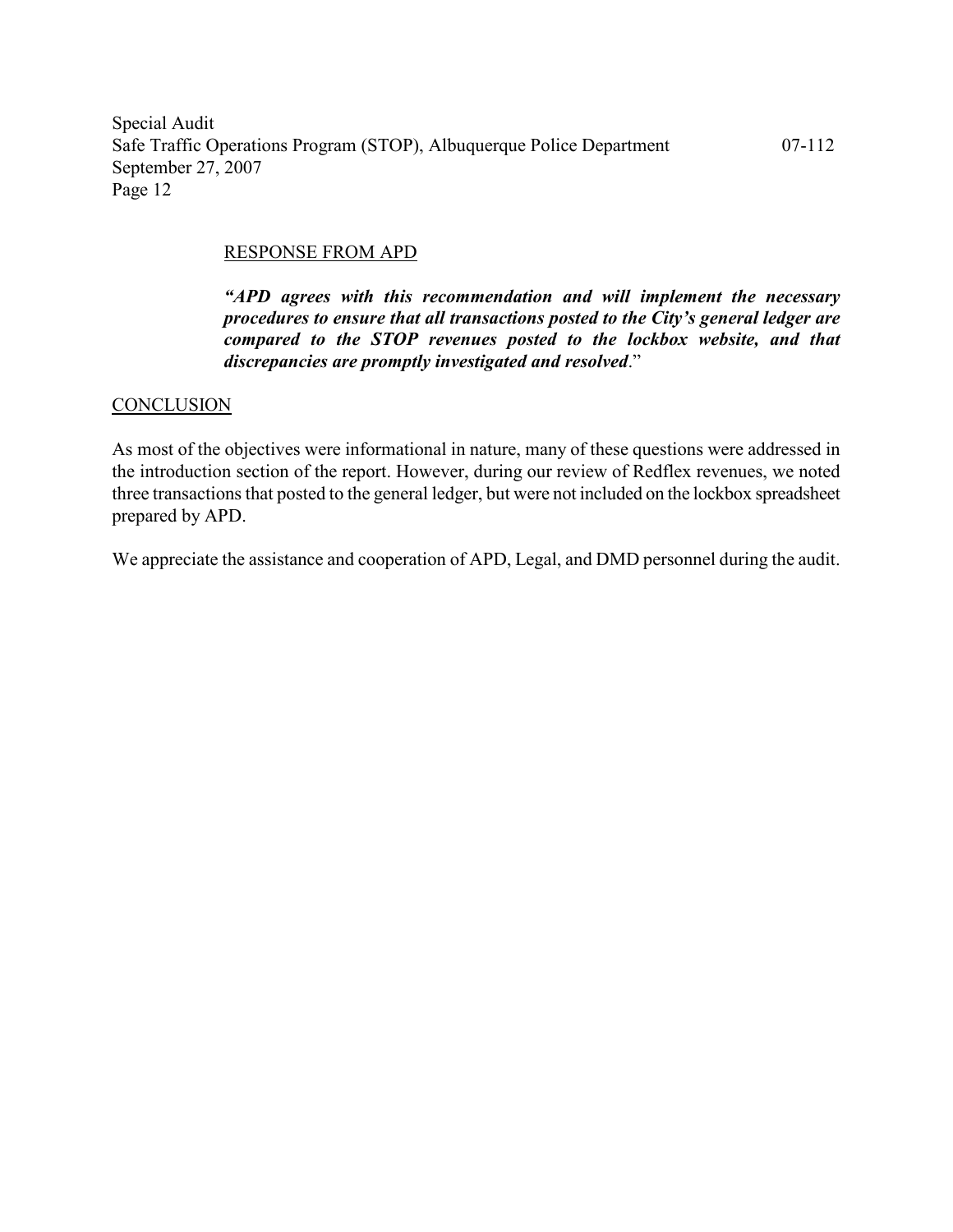Principal Auditor

\_\_\_\_\_\_\_\_\_\_\_\_\_\_\_\_\_\_\_\_\_\_\_\_\_\_\_\_\_\_\_

REVIEWED:

Audit Manager Internal Auditor

 $\_$  , and the set of the set of the set of the set of the set of the set of the set of the set of the set of the set of the set of the set of the set of the set of the set of the set of the set of the set of the set of th

 $\_$  , and the set of the set of the set of the set of the set of the set of the set of the set of the set of the set of the set of the set of the set of the set of the set of the set of the set of the set of the set of th

APPROVED: APPROVED FOR PUBLICATION:

Office of Internal Audit & Investigations

Carmen Kavelman, CPA, CISA, CGAP Chairperson, Accountability in Government<br>Director Oversight Committee Oversight Committee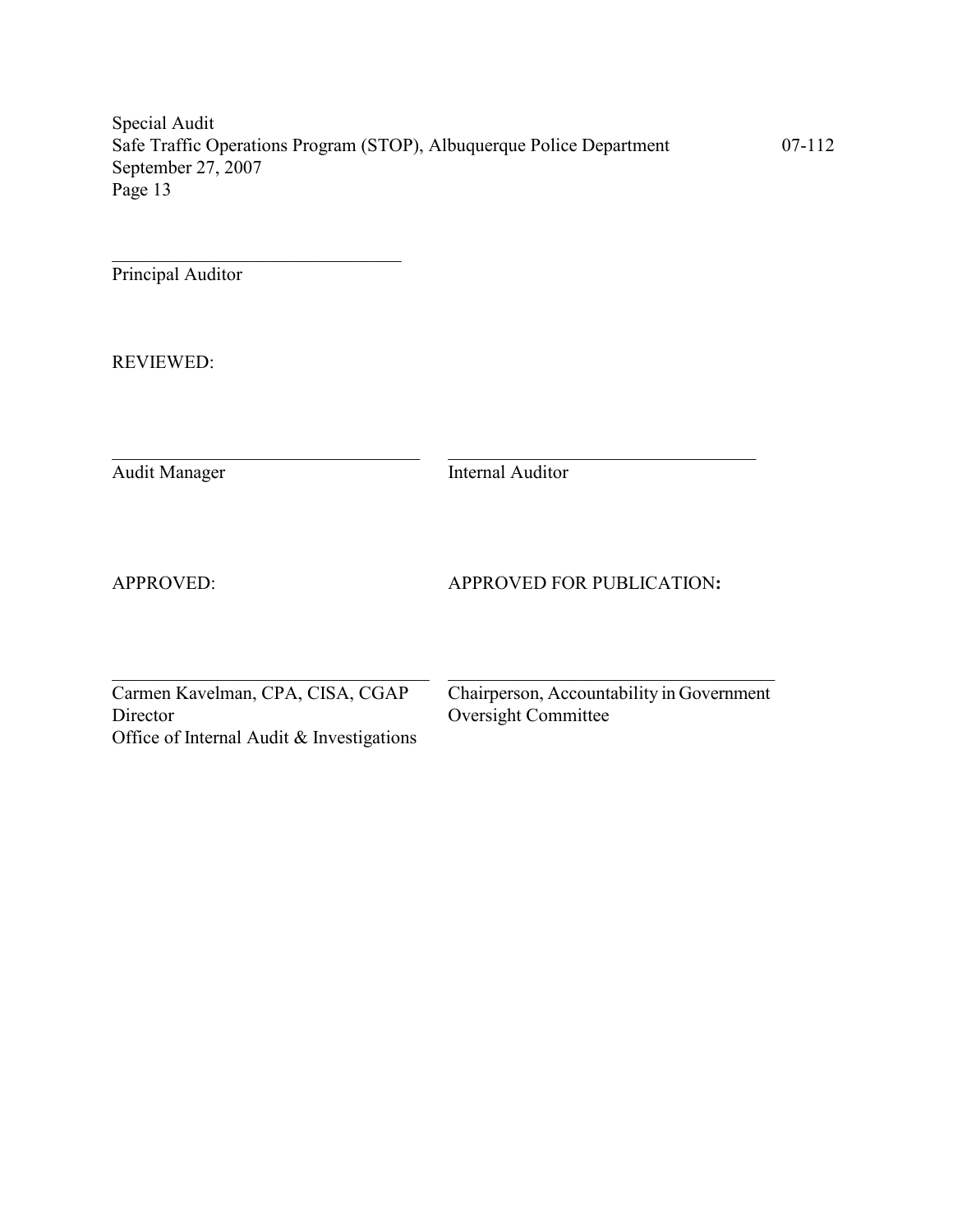

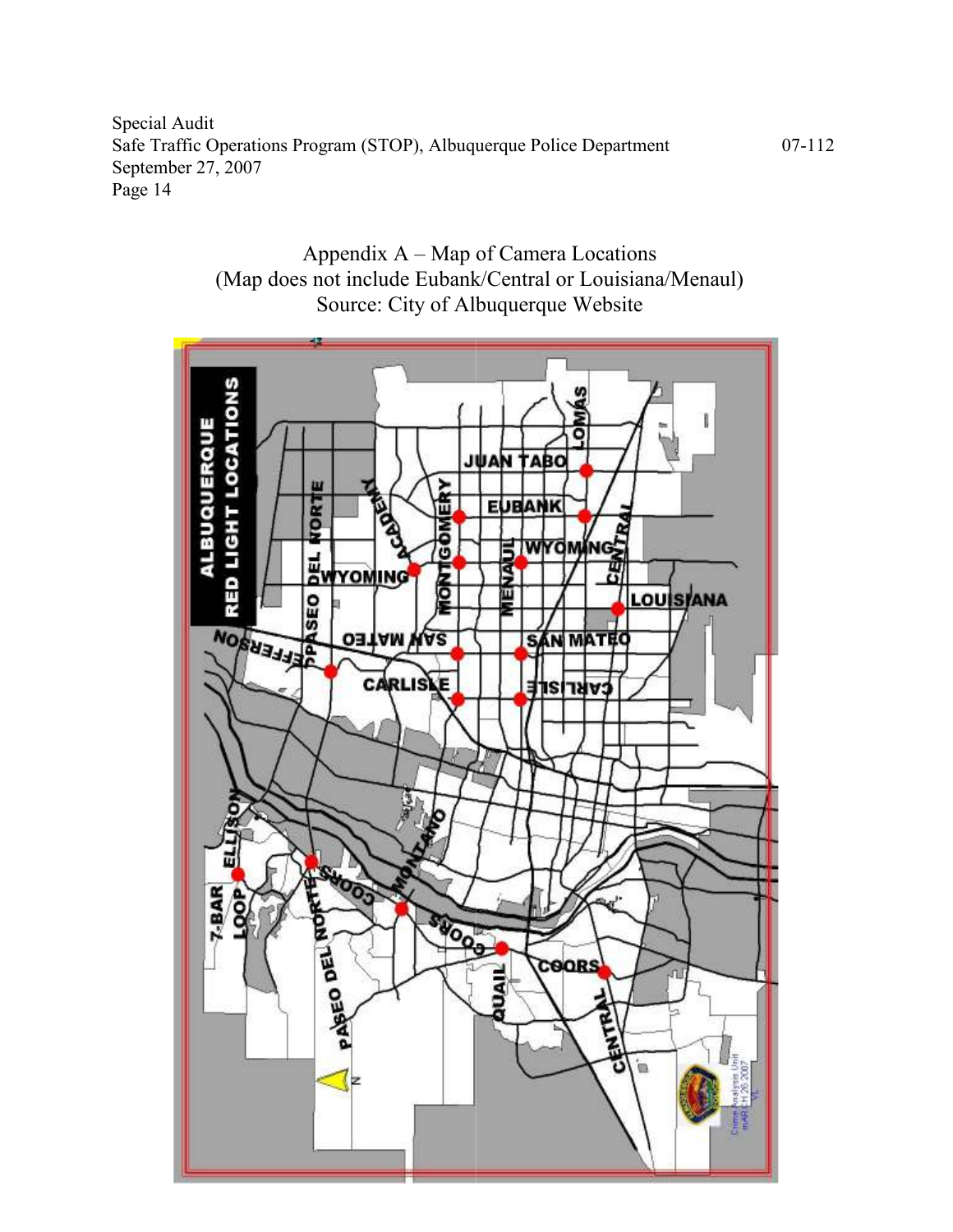| Albuquerque Pointe Jone-Imami<br>Photo STOP<br>400 Nome Avenue N.W.<br>Albouquicus, hM 87102 |                  | UNDU AFRICADE THE DRIVER<br>thase rune this databas absence in the wipper of<br>the endough predece.                                |
|----------------------------------------------------------------------------------------------|------------------|-------------------------------------------------------------------------------------------------------------------------------------|
| <b>CITY OF ALBUQUE RIGHT</b><br>PO BOX 1293<br><b>ALBUGUENCUE NM B/103</b>                   |                  | A buguerque Poi do Duga traval<br>Photo 310P<br>5405 2nd Street N.W.<br>Albourage, NY 67107                                         |
|                                                                                              |                  | <b>Notice of STOP Violation</b>                                                                                                     |
| Company of<br>a.                                                                             | <b>Low front</b> | $\mathbf{r} = \mathbf{r} + \mathbf{r}$ . Then there                                                                                 |
|                                                                                              |                  |                                                                                                                                     |
|                                                                                              |                  | The Office of Busines & Commissions.<br>After City Administrative Hearing Officer<br>P.C. Box 1243<br>A Duquerque, NM 87102.        |
| <b>Continued State</b>                                                                       | The Chair        | $\sim 10^{-10}$<br><b>Comment</b><br><b>2 YOU WANT TO PAY THE STORENTS</b><br>Cideo SUA Pris address appears in the allegasy of the |
|                                                                                              |                  | undered envelope<br>Photo STOP                                                                                                      |

# Appendix B – Sample Notice of STOP Violation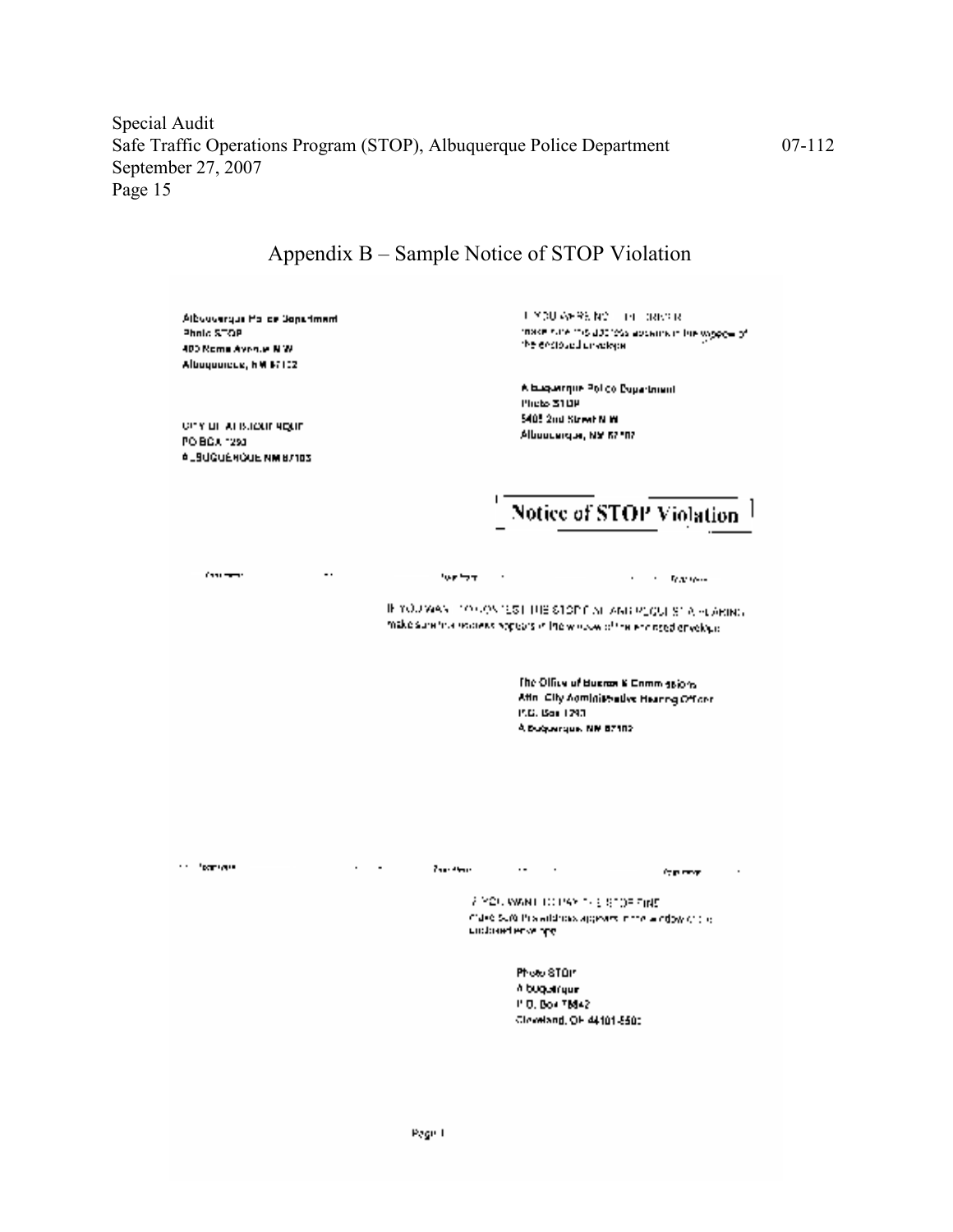# Appendix B – Sample Notice of STOP Violation

|                                                                                                                             | OPTION A: IUENTIFY NEW DRIVER - IF YOU WERE NOT THE DRIVER. INVANCIONATING CITY OF ALBUQUERQUE                                                                                                                                                                                                                               |                                                                                                                                                 | Gearinn # AVE7FO9816         |
|-----------------------------------------------------------------------------------------------------------------------------|------------------------------------------------------------------------------------------------------------------------------------------------------------------------------------------------------------------------------------------------------------------------------------------------------------------------------|-------------------------------------------------------------------------------------------------------------------------------------------------|------------------------------|
| CHECK ONE:                                                                                                                  |                                                                                                                                                                                                                                                                                                                              |                                                                                                                                                 |                              |
|                                                                                                                             | $\overline{\Box}$ . I settlifte venicle prior folche data of welstign, to the betson handed delive                                                                                                                                                                                                                           |                                                                                                                                                 |                              |
|                                                                                                                             | The vehicle was striking or to the violation data                                                                                                                                                                                                                                                                            |                                                                                                                                                 |                              |
|                                                                                                                             | The person named balow was the criver of the vich cle                                                                                                                                                                                                                                                                        |                                                                                                                                                 |                              |
| Punt Actual Universitas Owner's Name ______                                                                                 |                                                                                                                                                                                                                                                                                                                              |                                                                                                                                                 |                              |
| Adoress ________                                                                                                            |                                                                                                                                                                                                                                                                                                                              | __ Issued mithe State of                                                                                                                        |                              |
| ∷ny'StateiZiu Ceite —                                                                                                       |                                                                                                                                                                                                                                                                                                                              | ———————— Эяке#Вен <u>— —</u>                                                                                                                    |                              |
|                                                                                                                             | LOTATICS UNDER PENALTY OF PERUJIKS THAT THE FOREGOING IS TRUL AND CORRECT                                                                                                                                                                                                                                                    | <b>JECLARATION</b>                                                                                                                              |                              |
| Signalure                                                                                                                   |                                                                                                                                                                                                                                                                                                                              |                                                                                                                                                 |                              |
| Your Phone Number, (L.                                                                                                      |                                                                                                                                                                                                                                                                                                                              | _ Date ____________________                                                                                                                     | 339                          |
|                                                                                                                             |                                                                                                                                                                                                                                                                                                                              |                                                                                                                                                 | TextBootD                    |
|                                                                                                                             |                                                                                                                                                                                                                                                                                                                              | This thing common the contract of the common common                                                                                             | Tear <del>tier,</del> manner |
|                                                                                                                             | OPTION B: CONTEST THE STOP FINE & REQUES? A MEARING                                                                                                                                                                                                                                                                          | Violator Nomer, CITY OF AURUQUERQUE                                                                                                             |                              |
|                                                                                                                             | I wish to context line STOP fine and request a hearing                                                                                                                                                                                                                                                                       | Coating a AV37009815                                                                                                                            | Dale of Vicialion - 2%/200≢  |
|                                                                                                                             |                                                                                                                                                                                                                                                                                                                              | SSud Date: 2/12/2007                                                                                                                            |                              |
|                                                                                                                             | R is your burden to prove any of the foRowing available defenses:                                                                                                                                                                                                                                                            |                                                                                                                                                 |                              |
|                                                                                                                             | report or other reliable cyclerics to ever yourself of this delense.                                                                                                                                                                                                                                                         | The setticle was stolen or otherwise being driven without your knowledge or permission of the fister that all the violation mount have a potter |                              |
| y.                                                                                                                          | The ownership of the vehicle had tawfully been fransferred and conveyed from you to another parken before the time of the vidiation. To<br>asserting ceforice, you must dentify the transferce and provide problet conveyance.<br>3. The evidence does not show that a violation was committed involving the aubject vehicle |                                                                                                                                                 |                              |
|                                                                                                                             |                                                                                                                                                                                                                                                                                                                              |                                                                                                                                                 |                              |
|                                                                                                                             |                                                                                                                                                                                                                                                                                                                              | <b>Details</b>                                                                                                                                  |                              |
|                                                                                                                             |                                                                                                                                                                                                                                                                                                                              |                                                                                                                                                 | 339                          |
|                                                                                                                             |                                                                                                                                                                                                                                                                                                                              | man fear from man and communications<br>Table stare                                                                                             |                              |
|                                                                                                                             |                                                                                                                                                                                                                                                                                                                              |                                                                                                                                                 | 339                          |
|                                                                                                                             | IF YOU WERE NOT THE DRIVER, DO NOT SELLS I JTHIS OPTION: UNDER WAT SEND CASH.                                                                                                                                                                                                                                                |                                                                                                                                                 |                              |
| l J Sheck                                                                                                                   | Ell Cashier's Check / Manay Onder /Make Checks Payable to "Photo STOP").<br>Credit Card (Circle One): [19] MASTERCARD                                                                                                                                                                                                        |                                                                                                                                                 |                              |
|                                                                                                                             | You may also pay outine by credit part at www.photonotica.com Enter City Code, ARQ                                                                                                                                                                                                                                           |                                                                                                                                                 |                              |
| Name (as I Japeers on Card).                                                                                                |                                                                                                                                                                                                                                                                                                                              | _ Gard Number ________                                                                                                                          |                              |
|                                                                                                                             |                                                                                                                                                                                                                                                                                                                              | Geoutly Code (from tissue of card)                                                                                                              |                              |
| Maring Poldress. In the control                                                                                             | $\frac{1}{2}$ $\frac{1}{2}$ $\frac{1}{2}$ $\frac{1}{2}$ $\frac{1}{2}$ $\frac{1}{2}$ $\frac{1}{2}$ $\frac{1}{2}$ $\frac{1}{2}$ $\frac{1}{2}$ $\frac{1}{2}$                                                                                                                                                                    |                                                                                                                                                 |                              |
|                                                                                                                             |                                                                                                                                                                                                                                                                                                                              |                                                                                                                                                 | _________ Date __________    |
| Signature _<br>Your Phone Number (_ _ _ ) _ _<br>PO BOX 1293<br>ALBUQUERQUE NM 87103<br>OPTION G: PAY THE STOP FINE BY MAIL |                                                                                                                                                                                                                                                                                                                              |                                                                                                                                                 |                              |
| CITY OF ALBUQUERQUE                                                                                                         | Cleron # AV07009815 Date of Violation, 2/6/2007                                                                                                                                                                                                                                                                              | Fine Amount 150                                                                                                                                 | Aircunt Pad 153.95           |
| PO BOX 1293<br>ALBUQUERQUE NM 57103                                                                                         |                                                                                                                                                                                                                                                                                                                              |                                                                                                                                                 |                              |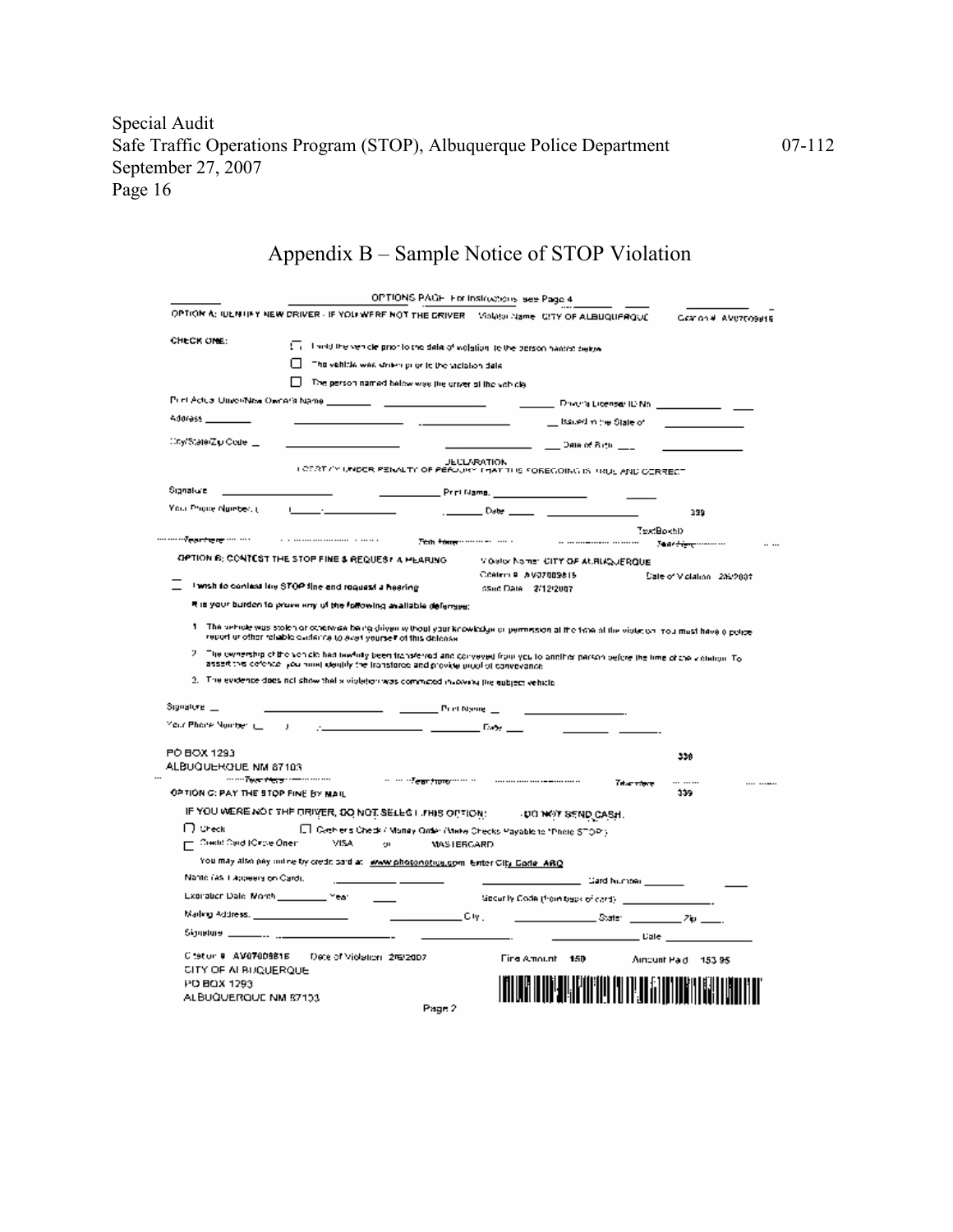|                                                                                                                                                                                                                                                          | <b>NOTICE NUMBER:</b>                                                                                                                                                                                                              | CITY OF ALBUQUERQUE, NM<br><b>NOTICE OF VIOLATION</b><br><b>RED LIGHT</b> |                 |
|----------------------------------------------------------------------------------------------------------------------------------------------------------------------------------------------------------------------------------------------------------|------------------------------------------------------------------------------------------------------------------------------------------------------------------------------------------------------------------------------------|---------------------------------------------------------------------------|-----------------|
| DATE OF VIOLATION.<br>2/6/2007<br>MANU (FIRST MIDDLE LAST)<br>CITY OF ALBUQUE KAUL<br>ADDRESS'<br><b>PD BOX 1293</b><br>CIT-<br><b>ALBUQUERQUE</b><br>YEA LKI NO. G45346<br><b>VEH MATE Fand</b><br>PITC/STEREO CYMIER CRILESSEE<br>CITY OF ALBUQUE ROUL | TINE OF VICUATION<br>12:44 PM<br>STAT-<br>NM.<br><b>NIM 3TATP</b><br>RINGY STILE 4 door Automobile                                                                                                                                 | zse contr<br>87103<br>YR OF YELL 2000                                     |                 |
| <b>ALLINE VS</b><br>PO BOX 1293<br><b>CITY</b><br><b>ALBUQUERQUE</b>                                                                                                                                                                                     | statE<br>NМ                                                                                                                                                                                                                        | ∑in doo⊠<br>67103                                                         | <b>NO IMAGE</b> |
| PAILURE TO STOP AT PITPLIKERT                                                                                                                                                                                                                            | PLEASE NOTE THAT RECORDED WASES CONSITIUTE EVIDENCE OF A VICUATION OF<br>CITY ORDINAMIC (PICTICN ALLIANT), SCC, RICIA 1954 AS AMÉNOED                                                                                              |                                                                           | AVAILABLE       |
| LOCATION OF VIOLATION                                                                                                                                                                                                                                    |                                                                                                                                                                                                                                    |                                                                           |                 |
| 6600 Coors Blvd, NW                                                                                                                                                                                                                                      |                                                                                                                                                                                                                                    |                                                                           |                 |
| OFFICER                                                                                                                                                                                                                                                  | THIS NOT OF OF VIOLATION IS REISO ISSUED TO YOU BY THE LINDERSKANDS POLICE                                                                                                                                                         |                                                                           |                 |
| 12-Fax: 2007                                                                                                                                                                                                                                             | المستبارة المستطوعات مسر                                                                                                                                                                                                           | 105                                                                       |                 |
| DATE (\$50EC)                                                                                                                                                                                                                                            | УЗМАРИНЫ АЗВЕСПЕЧИЛА ИЛПОГ ОПРОДА                                                                                                                                                                                                  | O NO.                                                                     |                 |
|                                                                                                                                                                                                                                                          | Facture to pay chis time on time will lead to sensus logal consequences<br>including the lizes of your vehicle and the constanting of eddelonal fines.<br>alld insigue due. A second or subconsignt STGP violation within has upon |                                                                           |                 |

## Appendix B – Sample Notice of STOP Violation

from the date of this STDP Fine will lead to increasing fines and penalties including loss of the subject vohicle. After you have received this STOP Fine, it is a criminal violetion to gell, transfer or otherwise covery title to the aubject motor vehicle to another porson unless all applicable STOP Firles are paid

As the registered owner(s) of the volucio described in this fective, the City<br>holds you resumes the paying this Fine.

No points will be assossed to your driving record and no record of this violation will be sont to your insurance collipeny or the Division of Motor Vehicles.

A line mg niutilitie scheduled or payniers ranawed by 14(53)/807

#### Find Schortake - Raant Carefully

1. First violation, \$100,00 first, Fadare to pay = this 30 days, \$200 Detail threat tutts \$105 at 5700 Fane + \$300.00

2. Second up/monieminity/oil/ybaSishatiran.Line 5250.00 html For regio cover (in) Sodars Boot/Debuttine PHIS \$257-0 (\$TCP Fire - \$45114).

3. This volusion within fact (2) yours shall much in a \$100.00 Feb in Equation yours and August 1.000 Delayating Package 2008 part (00 ST CP have a \$1,500 ftd.

Senata Internation

- 
- 4. Meu MAY request to speak with the Issuing Officer. See Section 1A1 an the reverse skill of this Notice.<br>5. To CONTEST this STOP Fine you MUST request a Heaping. See Section 181 on the reverse side of this Notice.<br>4. A S
- 6. A \$100.00 performance les valles ssesses for rejected or declined payments

2. You may new the video of the visit on at www.photonotice.com. Friter City Code, ABC Computers are available for me for a rounnal tee at A buquarque public tibiéries

PAYMENT INSTRUCTIONS; No Contest Psyment of STOP Find iTo be completed by the person to whem this Notice was issued). Please sitin and eater<br>below, By signing below you acknowledge that you are eviving your high lost heari

► You may pay by cashier's check or money protor payoble to "Phutu STOP", malled with the payment coupon to . Photo STOP P.O. Box 76842<br>- Cleveland, OH 44101-6500 – Do not mail caph – To avoid Dofault, please write the N

. You nay usy by credit card over the internal at - Wew.photonotice.com, Enter City Code, ABQ